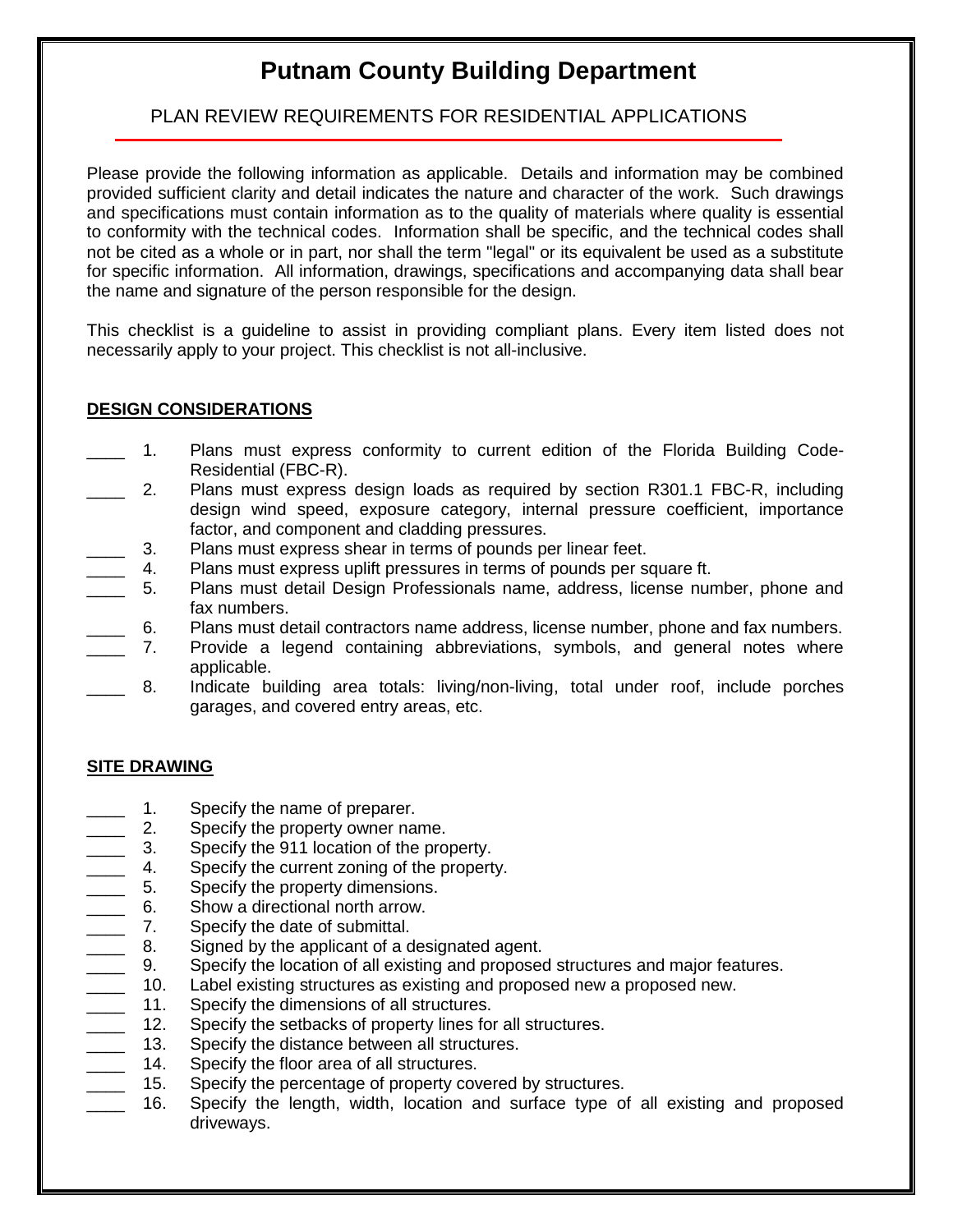### **ELEVATION DRAWING**

- 1. Detail of structural shape and elevation from each side.
- 2. Wall height.
- 3. Eave height.
- 4. Mean roof height.
- 5. Location of wall openings.

### **GENERAL FLOOR PLAN**

- 1. All room designations and their dimensions.
- \_\_\_\_ 2. Total gross floor area expressed in square feet. This is inclusive of all habitable and non-habitable spaces.
- \_\_\_\_ 3. Over all building dimensions including, height, mean roof height, eave height, length and width.
- \_\_\_\_ 4. Dimensions of all wall and roof openings, including, doors, windows, garage doors, and skylights.
- \_\_\_\_ 5. Location and arrangement of all interior and exterior wall partitions and columns.
- \_\_\_\_ 6. Location of firewall and draft stop partitions.
- **2008** T. Location and arrangement of plumbing fixtures.
- **EXECUTE:** 8. Locations of hazardous glass.
- 
- ercompose 19. Locations of egress windows.<br>
10. Locations of smoke detectors 10. Locations of smoke detectors and carbon monoxide detectors (if applicable).<br>11. Stair locations and construction.
- 11. Stair locations and construction.
- \_\_\_\_ 12. Locations of residential restroom accessible door.
- $\overline{\phantom{a}}$ 13. Locations of arc fault receptacles within sleeping areas.
- $\overline{\phantom{a}}$ 14. Location of protected construction and/or openings.

## **FOUNDATION PLAN**

- 1. Locations of footings for all load-bearing elements.
- 2. Foundation type.
- 
- 3. Steel placement.<br>4. Location of ancho 4. Location of anchor bolts and other embedded hold down devices.<br>
5. Detail of floor construction.<br>
6. Detail of step down and interior load bearing footings.
- Detail of floor construction.
- Detail of step down and interior load bearing footings.
- **2008** 7. Location and construction of isolated pier footings.
- **2008.** Pile log. (If applicable)
- **2008** 9. Pile construction. (If applicable)

## **FLOOR CONSTRUCTION**

- 1. Floor framing orientation detail specifying, floor joists size (include species and grade), spacing, girder beam size and spacing.
- \_\_\_\_ 2. Pre-cast hollow slab detail indicating steel placement, bearing, allowed spans, required PSI of concrete.